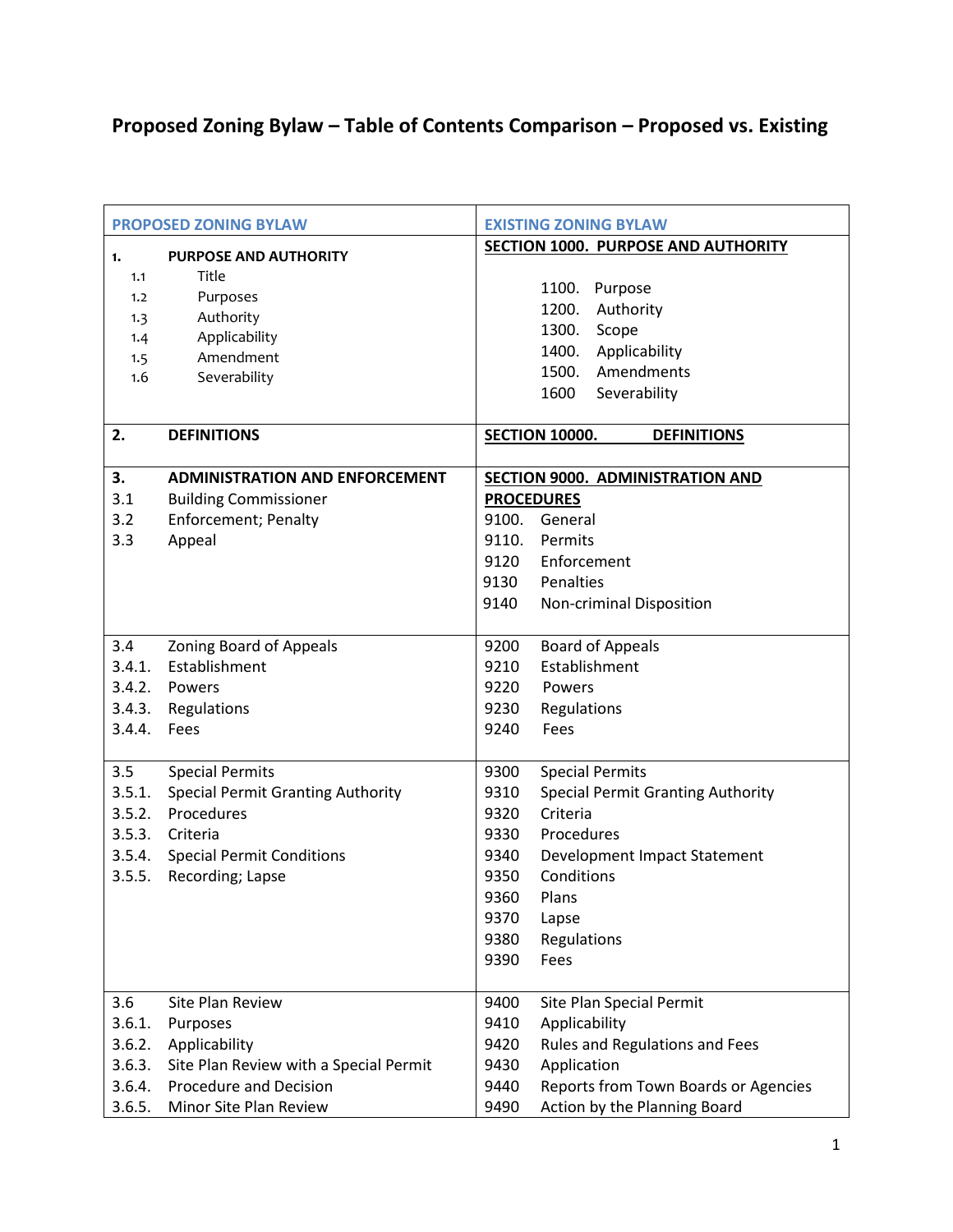| 3.6.6. | <b>Site Plan Modifications</b>                |       |                                                   |
|--------|-----------------------------------------------|-------|---------------------------------------------------|
| 3.7    | Request for Reasonable Accommodation          |       |                                                   |
| 3.7.1. | Purpose                                       |       |                                                   |
| 3.7.2. | Applicability                                 |       |                                                   |
| 3.7.3. | <b>Submission Requirements and Procedures</b> |       |                                                   |
| 3.7.4. | Decision                                      |       |                                                   |
|        | 3.7.5. Appeal                                 |       |                                                   |
| 3.7.6. | File                                          |       |                                                   |
|        |                                               |       |                                                   |
| 4.     | <b>ESTABLISHMENT OF DISTRICTS</b>             |       | <b>SECTION 2000. DISTRICTS</b>                    |
| 4.1    | <b>Districts</b>                              | 2100. | Establishment                                     |
| 4.1.1. | <b>Use Districts</b>                          | 2200. | <b>Overlay Districts</b>                          |
| 4.1.2. | <b>Overlay Districts</b>                      | 2300. | Map                                               |
| 4.2    | <b>Zoning Map</b>                             | 2310. | Rules for interpretation of zoning district       |
| 4.2.1. | Interpretation of District Boundaries         |       | boundaries                                        |
|        |                                               |       |                                                   |
| 5.     | <b>DISTRICT REGULATIONS</b>                   | 8600. | Town Center Overlay District                      |
| 5.1    | <b>General Provisions</b>                     | 8620. | Village Residential Overlay District              |
| 5.2    | <b>District Purposes</b>                      | 8640. | Village Mixed-Use Overlay District                |
| 5.2.1. | <b>Residential Districts</b>                  | 8660. | South Village Overlay District                    |
| 5.2.2. | <b>Business Districts</b>                     | 6700  | Westside Neighborhood Business District           |
|        | 5.2.3. Industrial Districts                   |       |                                                   |
| 5.2.4. | <b>Other Use Districts</b>                    |       |                                                   |
|        |                                               |       |                                                   |
| 5.3    | Community Design, Dimensional, and            | 4100. | General                                           |
|        | <b>Density Requirements</b>                   | 4110. | One Structure per Lot                             |
| 5.3.1. | <b>General Requirements</b>                   | 4120. | Change of Lot                                     |
| 5.3.2. | <b>Residential Districts</b>                  | 4130. | <b>Table of Dimensional Requirements</b>          |
| 5.3.3. | <b>Business Districts</b>                     | 4140. | Dimensional Table Interpretation                  |
|        | 5.3.4. Industrial Districts                   |       |                                                   |
| 5.3.5. | <b>Other Use Districts</b>                    | 4200. | <b>Special Dimensional Regulations</b>            |
|        |                                               | 4210. | <b>Commercial District and Heavy Industrial</b>   |
|        |                                               |       | <b>District</b>                                   |
|        |                                               | 4220. | <b>Heavy Industrial District</b>                  |
|        |                                               | 4230. | <b>Multiple Principal Structures</b>              |
|        |                                               |       |                                                   |
|        |                                               |       | <b>APPENDIX B.</b><br><b>TABLE OF DIMENSIONAL</b> |
|        |                                               |       | <b>REQUIREMENTS</b>                               |
|        |                                               |       |                                                   |
| 5.4    | <b>Use Regulations</b>                        | 3100. | <b>Principal Uses</b>                             |
| 5.4.1. | Permitted in All Districts                    |       | <b>Prohibited Uses</b>                            |
| 5.4.2. | <b>Prohibited Uses</b>                        | 3110. | Symbols                                           |
| 5.4.3. | Table of Uses                                 | 3120. | If Classified Under More than One Use             |
| 5.4.4. | Classification under More than One Use        | 3130. | Table of Use Regulations                          |
| 5.4.5. | Accessory Uses and Structures; General        |       |                                                   |
|        |                                               | 3200. | <b>Accessory Uses</b>                             |
|        |                                               | 3210. | Nonresidential Accessory Uses                     |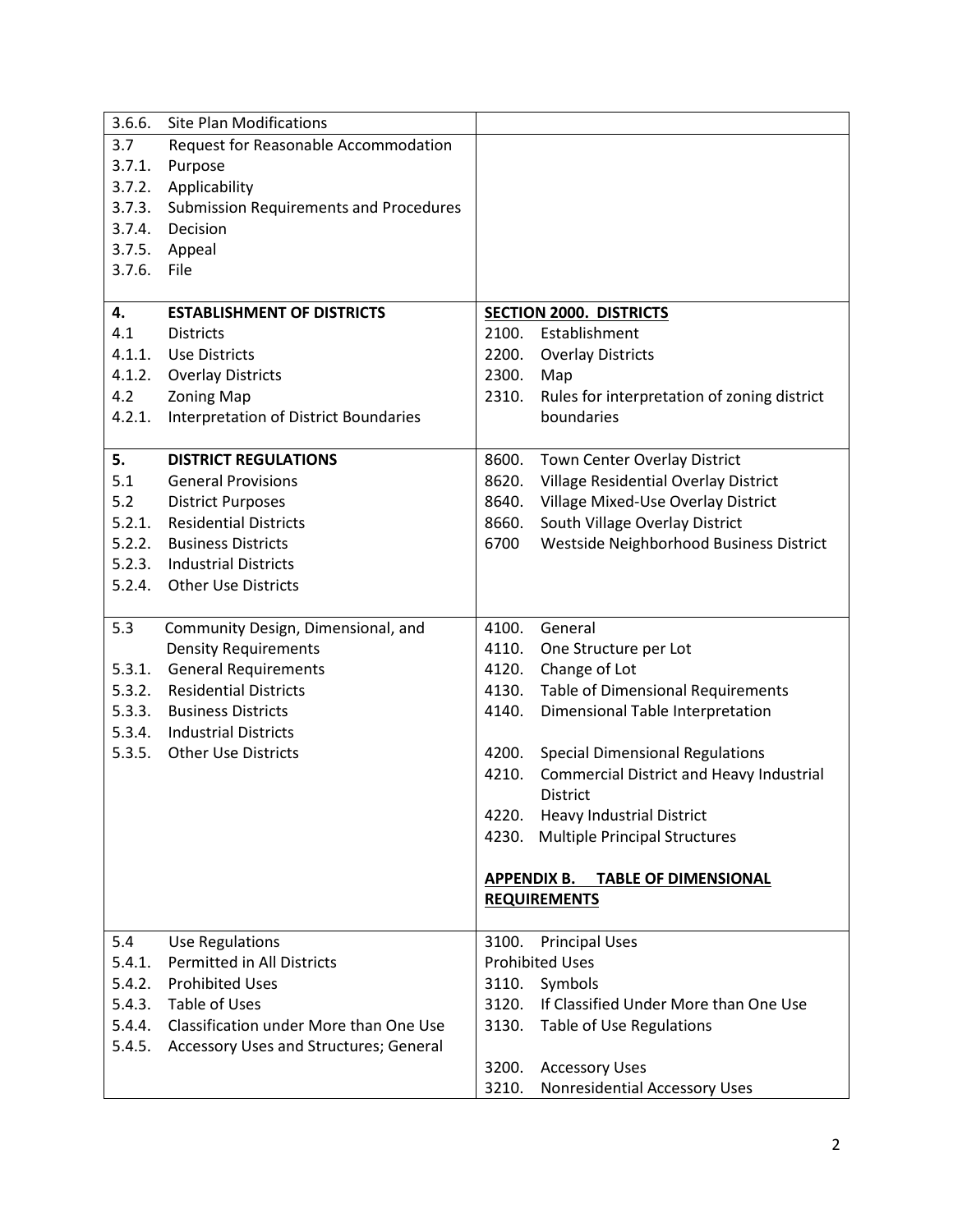|        |                                           |         | 3220. Permitted Accessory Uses              |
|--------|-------------------------------------------|---------|---------------------------------------------|
|        |                                           | 3230.   | <b>Prohibited Accessory Uses</b>            |
|        |                                           | 5300.   | <b>Environmental Performance Standards</b>  |
|        |                                           |         |                                             |
| 5.5    | <b>Floodplain District</b>                | 8100.   | <b>Flood Plain District</b>                 |
| 5.5.1. | Purposes                                  | 8110.   | <b>Statement of Purpose</b>                 |
| 5.5.2. | <b>Floodplain District Boundaries</b>     | 8120.   | <b>Floodplain District Boundaries</b>       |
| 5.5.3. | Base Flood Elevation and Floodway Data    | 8130.   | Base Flood Elevation and Floodway Data      |
| 5.5.4. | Notification of Watercourse Alteration    | 8140.   | Notification of Watercourse Alteration      |
| 5.5.5. | <b>Use Regulations</b>                    | 8150.   | <b>Use Regulations</b>                      |
| 5.5.6. | <b>Other Use Regulations</b>              | 8160.   | <b>Permitted Uses</b>                       |
| 5.5.7. | Administration                            | 8170.   | Administration                              |
|        |                                           | 8180.   | Definitions                                 |
|        |                                           |         |                                             |
| 5.6    | <b>Groundwater Protection District</b>    |         | 8300. Ground Water Protection District      |
| 5.6.1. | Purpose                                   | 8310.   | Location                                    |
| 5.6.2. | Scope of Authority                        | 8320.   | <b>Development Regulations</b>              |
| 5.6.3. | <b>Development Regulations</b>            | 8330.   | <b>Administrative Procedures</b>            |
| 5.6.4. | <b>Administrative Procedures</b>          | 8340.   | Severability                                |
|        |                                           |         |                                             |
| 5.7    | Marijuana Dispensary Overlay District     | 6500.   | Special Requirements for Registered         |
| 5.7.1. | Purpose                                   |         | Marijuana Dispensaries                      |
| 5.7.2. | <b>District Boundaries</b>                | 6510.   | Purpose                                     |
| 5.7.3. | Applicability                             | 6520.   | Applicability                               |
| 5.7.4. | General Requirements and Conditions for   | 6530.   | Definitions                                 |
|        | all Registered Marijuana Dispensaries     | 6540.   | Eligible Locations for Registered Marijuana |
| 5.7.5. | <b>Special Permit Requirements</b>        |         | <b>Dispensaries</b>                         |
| 5.7.6. | <b>Annual Reporting</b>                   | 6550.   | General Requirements and Conditions for     |
| 5.7.7. | <b>Duration of Special Permit</b>         |         | all Registered Marijuana Dispensaries       |
| 5.7.8. | Abandonment or Discontinuance of Use      | 6560.   | <b>Special Permit Requirements</b>          |
|        |                                           | 6570.   | Abandonment or Discontinuance of Use        |
|        |                                           | 6580.   | Severability                                |
|        |                                           |         |                                             |
| 5.8    | Interstate Overlay District               | 8400.   | Interstate Overlay District                 |
| 5.8.1. | Purpose                                   | 8401.   | Purpose                                     |
| 5.8.2. | Scope of Authority                        | 8402.   | Scope of Authority                          |
| 5.8.3. | Location                                  | 8410.   | Location                                    |
| 5.8.4. | <b>Dimensional Regulations</b>            | 8420.   | <b>Dimensional Regulations</b>              |
| 5.8.5. | <b>General Regulations</b>                | 8430.   | <b>General Regulations</b>                  |
| 5.8.6. | <b>Special Site Design Considerations</b> | 8440.   | Landscaping, Screening and Buffer           |
|        |                                           |         | Requirements                                |
|        |                                           | 8450.   | Site Design                                 |
|        |                                           |         |                                             |
| 6.     | SITE DEVELOPMENT STANDARDS                | 5100.   | Parking and Loading Requirements            |
| 6.1    | Off-Street Parking and Loading Area       | General |                                             |
|        | Requirement                               | 5120.   | Relief from Parking Regulations by Special  |
| 6.1.1. | Purposes                                  |         | Permit from Planning Board                  |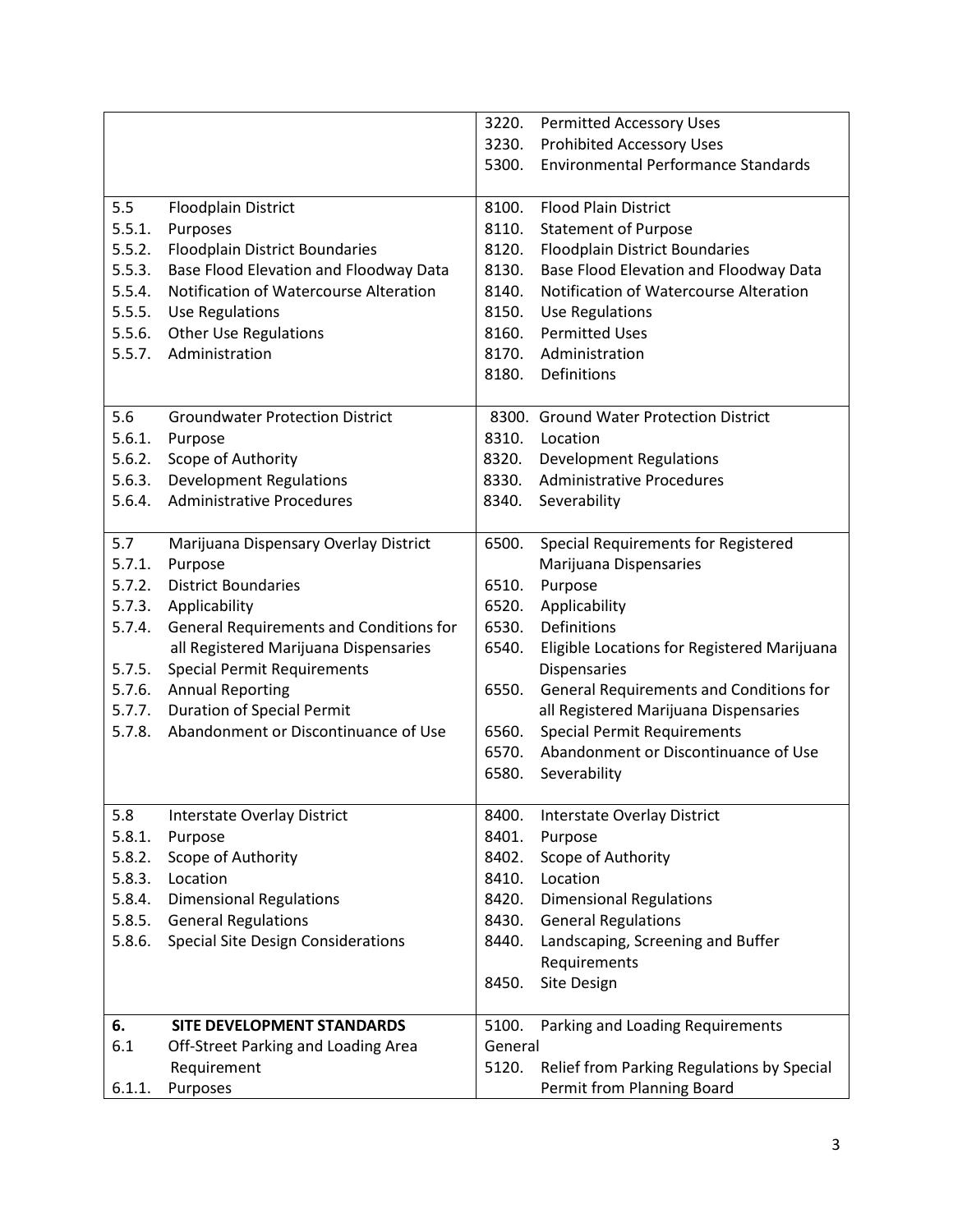| 6.1.2.           | Applicability                                                                           | 5130. | Table of Parking Requirements                                               |
|------------------|-----------------------------------------------------------------------------------------|-------|-----------------------------------------------------------------------------|
| 6.1.3.           | <b>Off-Street Parking Requirements</b>                                                  | 5140. | <b>Standard Car Parking Dimensional</b>                                     |
| 6.1.4.           | <b>Mixed Use Requirements</b>                                                           |       | Regulations                                                                 |
| 6.1.5.           | Parking Requirement Relief                                                              | 5150. | Reserved                                                                    |
| 6.1.6.           | Remote or Shared Parking                                                                | 5160. | Design Requirements for Residential                                         |
| 6.1.7.           | <b>Parking Dimensions</b>                                                               |       | <b>Parking Facilities</b>                                                   |
| 6.1.8.           | <b>General Design Requirements for Parking</b><br><b>Facilities</b>                     | 5170. | Design Requirements for Business or<br><b>Industrial Parking Facilities</b> |
| 6.1.9.           | Residential Parking Facilities & Driveway                                               | 5180. | <b>Loading Areas</b>                                                        |
|                  | Requirements                                                                            | 5400. | Landscaping, Screening and Buffer                                           |
|                  | 6.1.10. Nonresidential Driveway Requirements                                            |       | Requirements                                                                |
|                  | 6.1.11. Requirements for Business, Industrial, or                                       | 5410. | Open Space Landscaping Standards                                            |
|                  | <b>Other Nonresidential Parking Facilities</b>                                          | 5420. | Parking and Loading Area Design and                                         |
|                  | 6.1.12. Landscaping Requirements                                                        |       | <b>Location for Nonresidential Facilities</b>                               |
|                  | 6.1.13. Bicycle Parking                                                                 | 5430. | Parking Areas with Twenty of More Spaces                                    |
|                  | 6.1.14. Loading Areas                                                                   | 5440. | <b>Planted Area Requirements</b>                                            |
|                  |                                                                                         | 5450. | Coordination with Site Plan Approval                                        |
|                  |                                                                                         | 5460. | Maintenance of Landscaped Areas                                             |
|                  |                                                                                         |       |                                                                             |
|                  |                                                                                         | 9460  | Site Design Standards for Site Plan Special<br>Permit                       |
|                  |                                                                                         | 9470  | Open Space Landscaping Standards                                            |
|                  |                                                                                         | 9480  | <b>Reserved Parking Spaces</b>                                              |
|                  |                                                                                         |       | APPENDIX C. TABLE OF PARKING                                                |
|                  |                                                                                         |       | <b>REQUIREMENTS</b>                                                         |
|                  |                                                                                         |       |                                                                             |
|                  |                                                                                         |       |                                                                             |
| 6.2              |                                                                                         | 5200. | Signs                                                                       |
| 6.2.1.           | Signs<br>Purpose                                                                        | 5210. | General                                                                     |
| 6.2.2.           | Administration                                                                          | 5220. |                                                                             |
| 6.2.3.           |                                                                                         | 5230. | Permit Required<br>Standards                                                |
| 6.2.4.           | <b>Exempt Signs</b>                                                                     | 5240. |                                                                             |
| 6.2.5.           | <b>Prohibited Signs</b>                                                                 | 5250. | <b>Residence District Requirements</b>                                      |
|                  | Temporary Signs, Non-commercial                                                         |       | Business, Commercial and Industrial                                         |
| 6.2.6.<br>6.2.7. | Temporary Signs, Commercial<br>Sign Standards                                           | 5260. | <b>Districts Requirements</b><br><b>Transitional District Requirements</b>  |
| 6.2.8.           | <b>Residence District Requirements</b>                                                  | 5270. | <b>Temporary Signs</b>                                                      |
| 6.2.9.           |                                                                                         | 5280. |                                                                             |
|                  | <b>Transition District Requirements</b><br>6.2.10. Business, Commercial, and Industrial |       | <b>Other Requirements</b>                                                   |
|                  | <b>District Requirements</b>                                                            |       |                                                                             |
|                  | 6.2.11. Other Requirements                                                              |       |                                                                             |
|                  |                                                                                         |       |                                                                             |
| 6.3              | Off-premise Signs. Electronic Message                                                   | 5290. | Off-Premise Signs                                                           |
|                  | Center (EMC) Signs and Billboards                                                       |       |                                                                             |
|                  | (collectively "off-premise signs")                                                      |       |                                                                             |
| 6.4              | Town Center District Development                                                        |       |                                                                             |
|                  | Standards                                                                               |       |                                                                             |
| 7.               | <b>SPECIAL USE REGULATIONS</b>                                                          |       |                                                                             |
| 7.1              | <b>Family Suite</b>                                                                     | 3400  | <b>Family Suite</b>                                                         |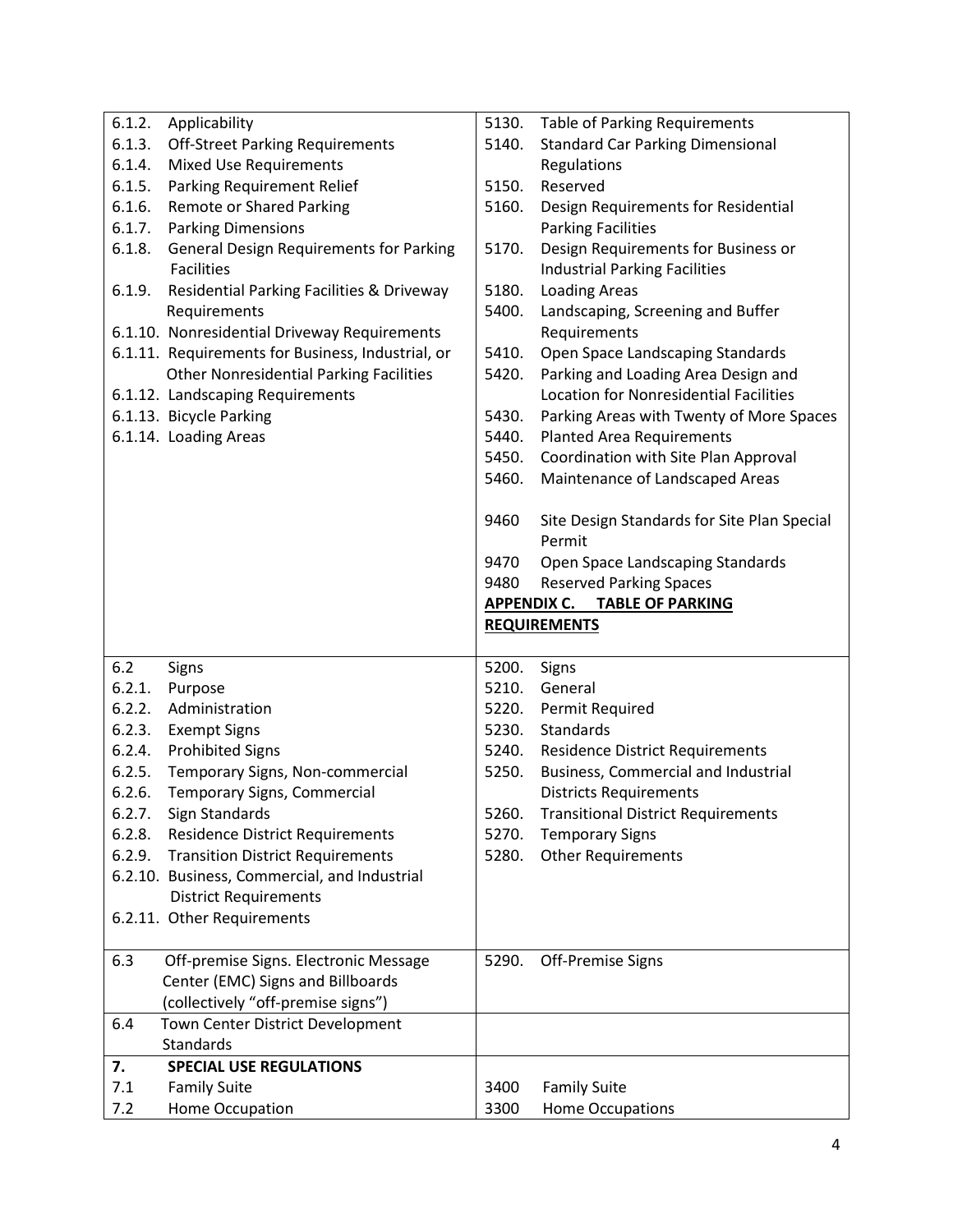| 7.3              | <b>Adult Uses</b>                                                  | 6100. | <b>Adult Use Establishments</b>           |
|------------------|--------------------------------------------------------------------|-------|-------------------------------------------|
| 7.4              | Large-Scale Ground Mounted Solar                                   | 6600. | Large-Scale Ground Mounted Solar          |
|                  | <b>Photovoltaic Facilities</b>                                     |       | <b>Photovoltaic Facilities</b>            |
| 7.4.1.           | Purpose                                                            | 6601. | Purpose                                   |
| 7.4.2.           | Applicability                                                      | 6602. | Applicability                             |
| 7.4.3.           | General Requirements for All Large-Scale                           | 6603. | General requirements for all large-scale  |
|                  | <b>Solar Power Generation Installation</b>                         |       | solar power generation installations      |
| 7.4.4.           | <b>Additional Information</b>                                      | 6604. | Additional information                    |
| 7.4.5.           | <b>Dimension and Density Requirements</b>                          | 6605. | <b>Site Control</b>                       |
| 7.4.6.           | <b>Appurtenant Structures</b>                                      | 6606. | <b>Operations and Maintenance Plan</b>    |
| 7.4.7.           | Design Standards                                                   | 6607. | <b>Utility Notification</b>               |
| 7.4.8.           | Safety and Environmental Standards                                 | 6608. | <b>Dimension and Density Requirements</b> |
|                  | 7.4.9. Abandonment or Decommissioning                              | 6609. | <b>Appurtenant Structures</b>             |
|                  | 7.4.10. Abandonment                                                | 6610. | Design Standards                          |
|                  | 7.4.11. Financial Surety                                           | 6611. | Safety and Environmental Standards        |
|                  |                                                                    | 6612. | Abandonment or Decommissioning            |
|                  |                                                                    | 6613. | Abandonment                               |
|                  |                                                                    | 6614. | <b>Financial Surety</b>                   |
| 7.5              | Removal of Sand, Gravel, Quarry or Other<br><b>Earth Materials</b> |       |                                           |
|                  |                                                                    |       |                                           |
| 8.0              | <b>OTHER DEVELOPMENT REGULATIONS</b>                               |       |                                           |
| 8.1              | Nonconforming Uses and Structures                                  | 3600. | Nonconforming Uses and Structures         |
| 8.1.1.           | Applicability                                                      | 3610. | Applicability                             |
| 8.1.2.           | Pre-Existing Nonconforming Single and                              | 3620. | Nonconforming Uses                        |
|                  | Two Family Residential Structures                                  | 3630. | Nonconforming Structures                  |
| 8.1.3.           | Nonconforming Lots; Reduction or                                   | 3640. | Variance Required                         |
|                  | Increase                                                           | 3650. | Pre-Existing Nonconforming Single and     |
| 8.1.4.           | Abandonment or Non-Use                                             |       | Two Family Residential Structures         |
| 8.1.5.           | Reconstruction after Catastrophe or                                | 3660. | Abandonment or Non-Use                    |
|                  | Demolition                                                         | 3670. | Reconstruction after Catastrophe or       |
| 8.1.6.           | Reversion to Nonconformity                                         |       | Demolition                                |
|                  |                                                                    | 3680. | <b>Reversion to Nonconformity</b>         |
| 8.2              | <b>Multifamily Dwellings</b>                                       | 7200. | Multiple Family Dwellings in the MFD/55   |
| 8.2.1.           | Purpose                                                            | 7210. | Purpose                                   |
| 8.2.2.           | Applicability                                                      | 7220. | <b>Special Permit Required</b>            |
| 8.2.3.           | Submission Requirements and Procedures                             | 7230. | Application                               |
| 8.2.4.           | Design Standards for Multifamily Dwellings                         | 7240. | Parking                                   |
| 8.2.5.           | Design Standards for Multifamily Dwellings                         | 7250. | Design Standards                          |
|                  | in the TC and MUB Districts                                        | 7260. | <b>Distance Parameters</b>                |
| 8.2.6.           | <b>Off-Street Parking</b>                                          | 7270. | Special Permit to Vary Requirements       |
| 8.2.7.<br>8.2.8. | <b>Criteria for Waivers</b><br>Design Guidelines                   | 7280. | Open Space                                |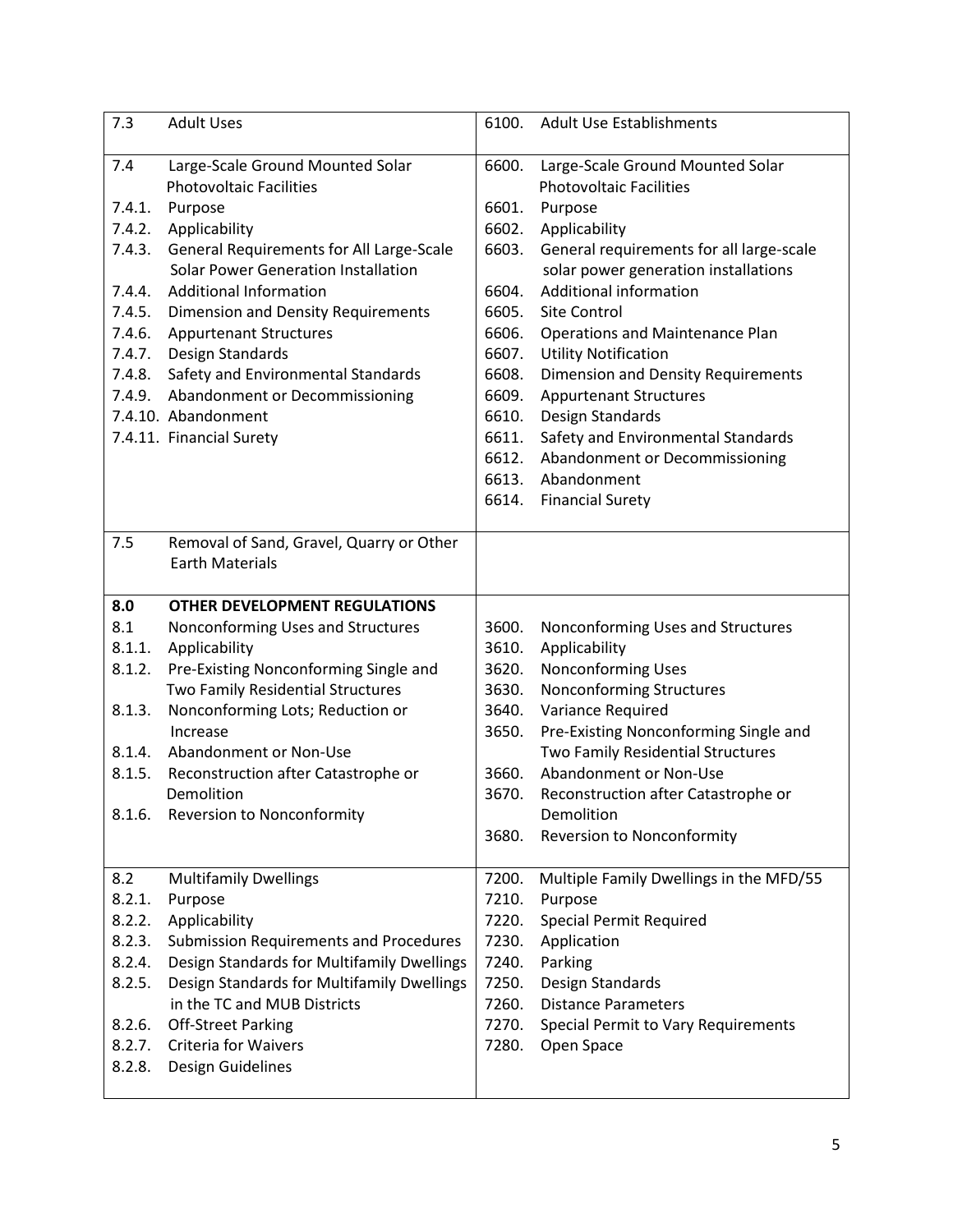| 8.3    | Affordable Housing Requirements             |       | 7010. Affordable Housing Requirement              |
|--------|---------------------------------------------|-------|---------------------------------------------------|
| 8.3.1. | Purposes                                    | 7011. | Purpose and Intent                                |
| 8.3.2. | Applicability                               | 7012. | Applicability                                     |
| 8.3.3. | <b>Basic Requirements</b>                   | 7013. | Definitions                                       |
| 8.3.4. | Methods of Compliance                       | 7014. | Provisions                                        |
| 8.3.5. | Timing of Construction, Provision of        | 7015. | Severability                                      |
|        | <b>Affordable Housing</b>                   | 7100. | Multiple Family Dwellings in the MFD              |
| 8.3.6. | Location of Affordable Housing Units        | 7110. | Purpose                                           |
| 8.3.7. | Marketing Plan for Affordable Units         | 7120. | <b>Special Permit Required</b>                    |
| 8.3.8. | Preservation of Affordability; Restrictions | 7130. | Application                                       |
|        | on Resale                                   | 7140. | Parking                                           |
| 8.3.9. | <b>Planning Board Regulations</b>           | 7150. | Design Standards                                  |
|        |                                             | 7160. | <b>Distance Parameters</b>                        |
|        |                                             | 7170. | Special Permit to Vary Requirements               |
|        |                                             | 7180. | Open Space                                        |
|        |                                             |       |                                                   |
|        | Open Space Residential Development          | 7500. | Open Space Residential Design (OSRD)              |
|        | 8.4.1. Purpose                              |       | <b>Special Permit</b>                             |
|        | 8.4.2. Eligibility                          | 7520. | Purpose and Intent                                |
| 8.4.3. | <b>Housing Types</b>                        | 7530. | Eligibility                                       |
| 8.4.4. | <b>Special Permit Required</b>              | 7540. | <b>Special Permit Required</b>                    |
| 8.4.5. | <b>Pre-Application Process</b>              | 7541. | Pre-Application                                   |
| 8.4.6. | <b>Design Process</b>                       | 7542. | <b>Design Process</b>                             |
| 8.4.7. | Site Specific Design Standards              | 7543. | Procedures                                        |
| 8.4.8. | Special Permit Procedures and Decision      | 7544. | Site Specific Design Standards                    |
|        |                                             | 7545. | <b>Public Hearing</b>                             |
|        |                                             | 7546. | Decision of the Planning Board                    |
|        |                                             |       |                                                   |
| 8.5    | <b>Wireless Communications Facilities</b>   | 6400. | <b>Wireless Communications Facilities Special</b> |
| 8.5.1. | Purpose                                     |       | Permit                                            |
| 8.5.2. | Applicability                               | 6410. | <b>Priority Location of Wireless</b>              |
| 8.5.3. | Siting and Height Requirements              |       | <b>Communication Facilities</b>                   |
| 8.5.4. | Design Requirements                         | 6420. | Definitions                                       |
| 8.5.5. | <b>Application Process</b>                  | 6430. | Sitting and Height Requirements                   |
| 8.5.6. | Approval                                    | 6440. | Design Requirements                               |
|        | 8.5.7. Conditions of Use                    | 6450. | <b>Application Process</b>                        |
|        |                                             | 6460. | Approval                                          |
|        |                                             | 6470. | Conditions of Use                                 |
|        |                                             | 6480. | Fees for Outside Consultants                      |
|        |                                             |       |                                                   |
| 8.6    | Small Wireless Facilities Outside of the    |       |                                                   |
|        | <b>Rights of Way</b>                        |       |                                                   |
| 8.7    | Recreational Marijuana Establishments       |       |                                                   |
|        |                                             | 6200. | <b>Transitional District Regulations</b>          |
|        |                                             | 6300. | <b>Office Research District</b>                   |
|        |                                             | 7400. | <b>Community Development District</b>             |
|        |                                             | 8500. | Highway Corridor Overlay District                 |